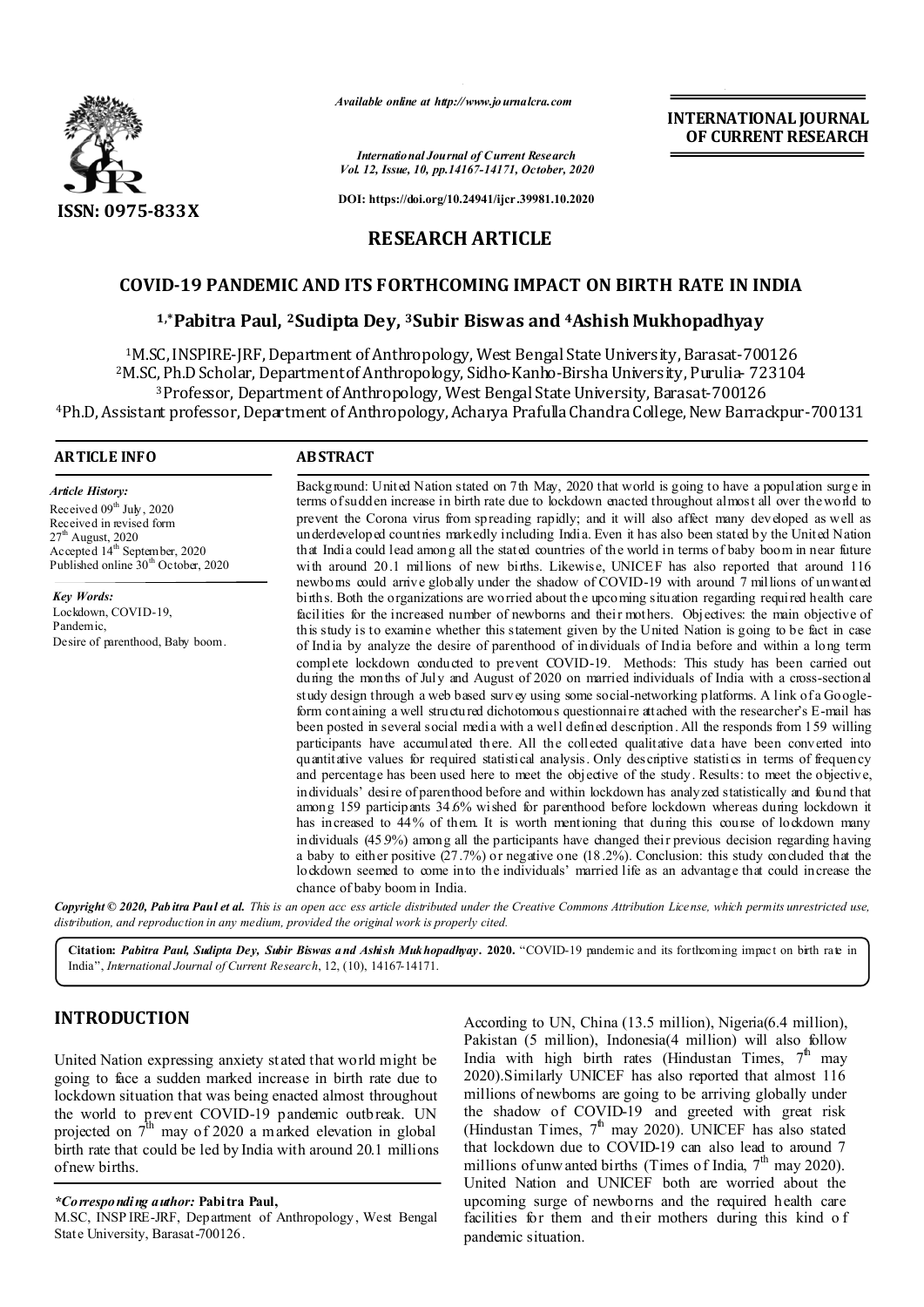SARS-CoV-2, a new type of corona virus, is causing a typical pneumonia type disease known as Corona virus disease (COVID-19) that primarily affects lungs and can collapse the respiratory system as well, has already caused thousands of morbidities and mortalities throughout the world since it appeared (Khan *et al.*, 2020). According to WHO, it first appeared in Wuhan, Hubei province of China in the end of the year 2019. World Health Organization came to know that it could transmit in human being with high contamination rate by man to man touch or by inhaling of droplets containing this virus. Moreover, it still has no antidote to prevent its fatal effect in human body; therefore, the only measure to control its outbreak recommended by World Health Organization is complete lockdown of states for multiple days until its flow of transmission become diminished. But due to this long term lockdown situation many new issues are arising. One of these is thought to be a sudden increase in birth rate. Dr. Sushil Sharma, Chairman of arthritis Foundation of India, also thinks that as there is a increase possibility to have unprotected sex between spouses, the family welfare system of our country can face a great difficulty (Hindustan Times,  $7^{\text{th}}$  may 2020).

To explain the b aby boom occurred during post World War II period, Macunovich (2000) stated that baby boomers were those who born in the United States from 1946 to 1964; the total births per year became 4.3 million from 2.3 million. The study expressed that the major factor b ehind that baby boom was not increase in family size rather sharp decline in the proportion of women choosing to remain childless. It was also mentioned in the study that younger women of post war period were also responsible for baby boom as they were forced to be departed from the rising trend of female participation in labour market. Likewise, Doepke *et al*. (2007) port rayed an expl anation of the baby boom occurred in U.S. based on increase demand of females in labour market during World War II. It further led to young women to remain out of the competition on female labour force participation with older women in terms o f experience and it gave them only option to stay home and have more child instead. But in present scenario, behind the assumed baby booming there must be some different fertility factors working on it since there is no high demand o f such kind o f labour force participation among females. So, there must b e some other factors which are being tried to be identified by several scholars. One such study has been conducted by Micelli *et al*. (2020) on Italian individuals who are in heterosexual relationship with their spouses. This study has been worked on the probable impact of COVID-19 pandemic lifestyle change on desire of parenthood of the Italian couples. This study has included 1482 respondents and showed that among 18.1% willing respondents for parenthood before lockdown 37.3% had postponed their plan due to some specific reason; on the other hand, 81.9% o f unwilling respondents for parenthood before lockdown 11.5% had expressed their desire for parenthood during lockdown. This study concluded that COVID-19 situation is putting an impact on desire of parenthood but could not ascertain whether this impact would result in a substantial modification in birth rate.

**Objectives:** The principle objective of the study is to analyze the fluctuation in no rmal birth rate o f India that could occur in near future du e to lockdown situation. To do so, desire of parenthood of the participants before and after lockdown

situation is being considering to be taken into account. Overall, the present study is searching for the probable deviation from normal desire for parenthood due to lockdown for COVID-19 prevention on the basis of participants planning for parenthood before and during lockdown and reasons behind their decision taken. If the estimated deviation shows marked increase valu e then it can be said that there is a good chance of occurring baby boom in India near future due to COVID-19 situation.

## **MATERIALS AND METHODS**

**Study area and participants:** This study has been conducted du ring the month of July and August (around the end of lockdown period in Indi a) o f 2020 on married people of India with cross- sectional study design through web based survey sin ce conducting field based survey was impossible during lockdown for COVID-19 situation. All total 159 responds have been reported du ring the total phase of data collection. The reply from outside of India hasnot been considered for the study. All the participants have been requested to provide their short name in the questionnaire for maintaining privacy. A well prepared questionnaire with relevant attachment has been spread in di fferent plat forms o f social media. This questionnaire has been posted there as a link of Google-form with all relevant description. This methodological concept h as been adopted from Micelli *et al*. (2020).

**Data collection:** Since data collection has been conducted through web su rvey a well prepared questionnaire generated as Google form hyperlink has been spread through several social media application so that willing people who meets the inclusion criteria can participate simultaneously in the online survey. This hyperlink has been linked with researcher's email address where all the participants'respondshave accumulated. This study is dichotomous in nature. So, the questionnaire contains some specific qualitative questions with bipolar options. Through questionnaire, participants' decision about getting parenthood and the probable reasons for taking such decision have been analyzed. Participants' decision for being conceived has been categorized in 3 ways; previously taken decision before lockdown, change of decision during lockdown and newly taken decision during lockdown. In addition, analysis of probablefluctuation in birth rate has also been done on the basis of reasons for taking suchkind of decisions by the participants. To know the probable reasons some close ended binary questions have also been included in the questionnaire.Before all, participants' nationality has been considered for the study; participants must be of Indian nationality.

**Data analysis:** All the qualitative data has been converted into quantitative values for further analysis. Participants' decisions and reasons have been considered as individual parameters for statistical analysis. Underboth the parameters there are two indicators; positive indicators and negative indicators for increasing birth rate. The percentages o f these positive and negative indicators for both parameters have been assessed separately to understand the probable deviation in future birth rate due to lock down. The previously taken decision has been considered as normal birth rate prevailed in India before COVID-19 outbreak, whereas, the change of decision as well as newly taken decision indicate the birth rate that can be affected due to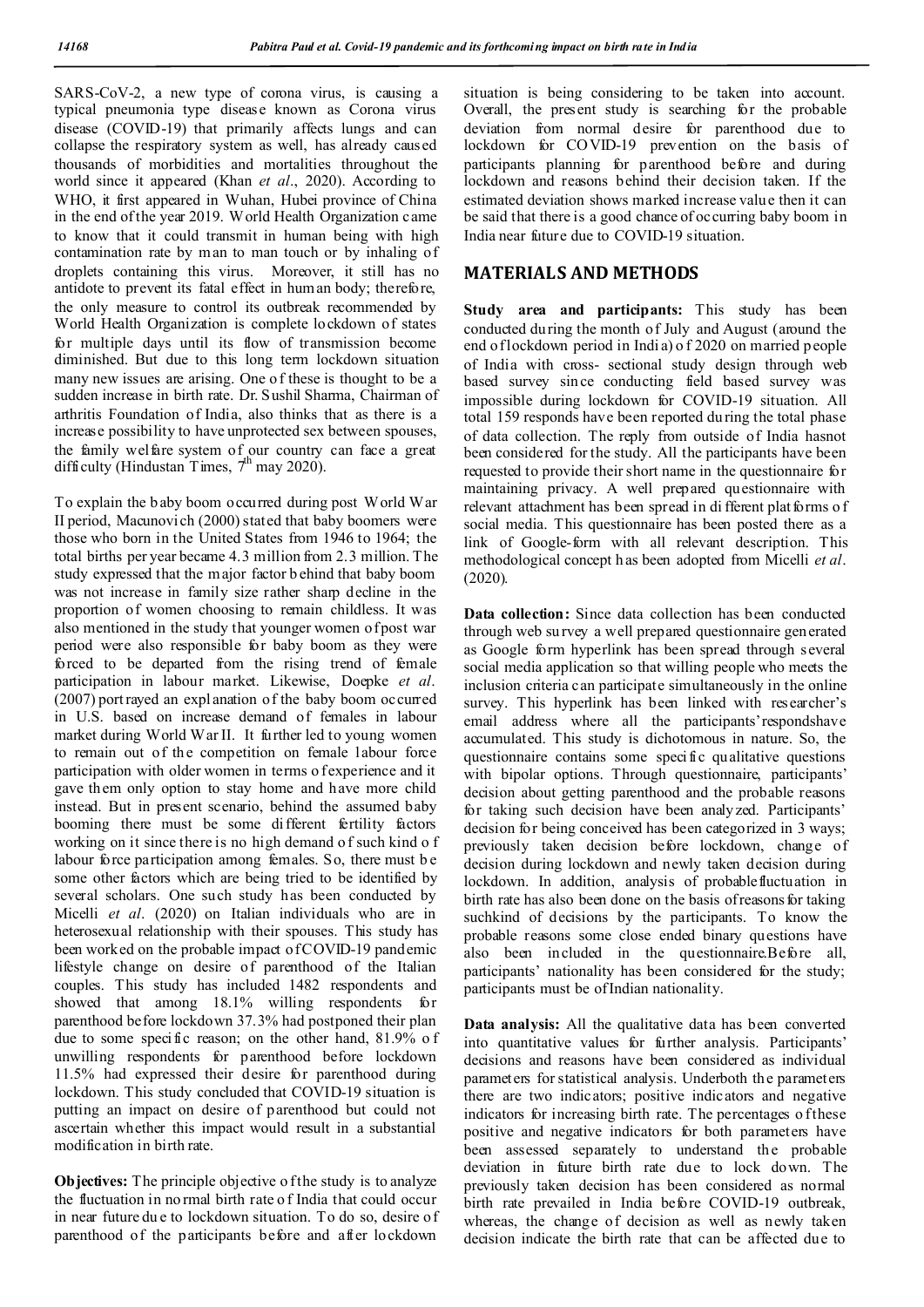lockdown situation. In this way, deviation in birth rate in India due to COVID-19 situation has been measured.

# **RESULTS**

The primary data basically lies on some inferential questions which are very much relevant to the study. Participants' opinion as well as decision on having parenthood has a key role in this study to ascertain upcoming probable birth rate in India which may be or may not be affected by the lockdown implemented throughout India to break the chain o f transmission of COVID-19 disease. All the data based on three major questions to know participants' decision about having parenthood h ave been portrayed in table 1. T his table describes frequency and percentage distribution of all the respondents' answers on above mentioned 3 questions where it is being seen that a good percentage of the population (34.6%) thought for having parenthood before lockdown where 18.2% of total population postponed their decision or plan by thinking of probable negative effect o f lockdown on socio-economic life. And 16.4% of total population is still stick on their decision. Whereas a major portion of the population (65.4%) did not wish to get parenthood before lockdown. But due to some positive impact o f lockdown on individuals' personal and marital life, most of the individuals (27.7% of total population) are now st arting to think about parenthood during lockdown and that can be much significant for surge in birth rate. On the contrary 37.7% of total population still remains unchanged with their decision of not having a baby. It has also been exhibited through fig 1 that among all the individuals, who decided for having a baby before lockdown, more than half (52.7%) has decided to postponed their plan during lockdown and 47.3% has thought to continue with their plan. On the other h and, fig 2 describes that about 42.3% of the individuals, who did not think for having a baby before lockdown, starting to wish for having a baby during lockdown which is quite lesser than the percentage of postponing plan for taking a baby.

Assessment of lockdown impact on individuals' desire of parenthood has been explored in table 2 through the change of individuals' previously taken decision for getting parenthood. The change of decision might be happened due to several positive and negative factors that arose with the lockdown measure for preventing COVID-19 disease. Several factors, whether positive or negative, affected each of the individuals differently because of their different situation of li fe-style, physical and psychological strength and stability as well as their way of thinking. However, all the participants are grouped into four major age categories to understand the age- effect on changing decision about parenthood. In the above table it is being exhibited that 45.9% of all the participants has changed their decision regarding having parenthood during lockdown where 27.7% of all the participants has changed their negative decision about having a baby taken before lockdown into positive one during lockdown period; and 18.2% of all the participants during lockdown has postponed their decision of having a baby taken before the same. It is also v ery obs ervable thing in the above table that a particular age group (31-40 years) is showing the maximum strength (55.6%) in changing of decision where 28.6% population of this age group have changed their negative decision about having parenthood into positive one during lockdown and 27.0% of the same age group have changed their decision into negative one.

On the contrary another age g roup ( $\leq 30$  years) is showing a very signi ficant picture in support of forthcoming baby boom. Around 38.1% population of this age group have changed their previous decision during lockdown and significantly a huge portion of them (31.7% participants of this age group) have started wishing for a baby during lockdown period. This age group population with their decision may impose a special impact on forthcoming birth rate in India. However, another age group (41-50 years) is showing that negative decision (29.6%) is happening in more frequency than positive on e (18.5%). To measure the impact of lockdown on individuals' desire of parenthood, five major issues arisen with COVID-19 situation have been considered as five factors that can affect individuals' decision of having parenthood. Among them three factors will negatively affect it and rest two factors can positively affect the same. The percentage distribution of individuals having impact of all these five factors has been exhibited in table 3. T his table is also age-group specific and states that total 66.7% of the studied population is concerned about health-care facilities in near future which can be affected by COVID-19; 76.7% is worried about economic decline or economic depression where 64.8% is a fraid of getting in fected by the disease. On the contrary, 39.6% population thinks that lockdown situation helped them to increase psychological intimacy with their spouses which can lead them to think of having a baby. And lastly, 44.0% of the studied population feels that due to lockdown the intensity of their sexual intercourse with their spouses has been increased which is a direct cause of getting parenthood. It has also been signi ficantly found from the above t able that all the three negative factors put highest impact on the individuals belongs to the particular age group of 31-40 years whereas both the positive factors largely affected the people of thirty and less than thirty  $(\leq 30 \text{ years})$ years of age. Relatively older age groups have also been affected by these five factors of lockdown to some extent.

The final objective of the study which is measuring of total probable increase or decrease in upcoming birth rate in India, is being shown in table 4 on the basis of participants' previously taken as well as newly taken decision o fh aving a baby during lockdown. This table exhibits that 34.6% of the studied population previously decided to have a baby before lockdown which can be considered as a normal birth rate in India in normal situation. But with the changing situation by COVID-19 outbreak the scenario has completely changed. Due to several factors emerged from the implemented as well as important measure for preventing the transmission of Corona virus, many individuals of the studied population postponed their p reviously taken decision o f having a baby; similarly, some of them still stick on their previous decision for getting parenthood and some have newly decided for having a baby during this situation. Altogether around 44.0% of studied population has decided to have a baby during or by lockdown situation and this percentage can be considered as the forthcoming birth rate in India.

# **DISCUSSION**

With the long term effect of lock down for the sake of prevention of COVID-19, a great negative impact is being seemed to be arrive in Indian economy in near future. Several aspects which, can manipulate national economical fluctuations should minutely be studied to understand which risk factors may come in near future as greater threat to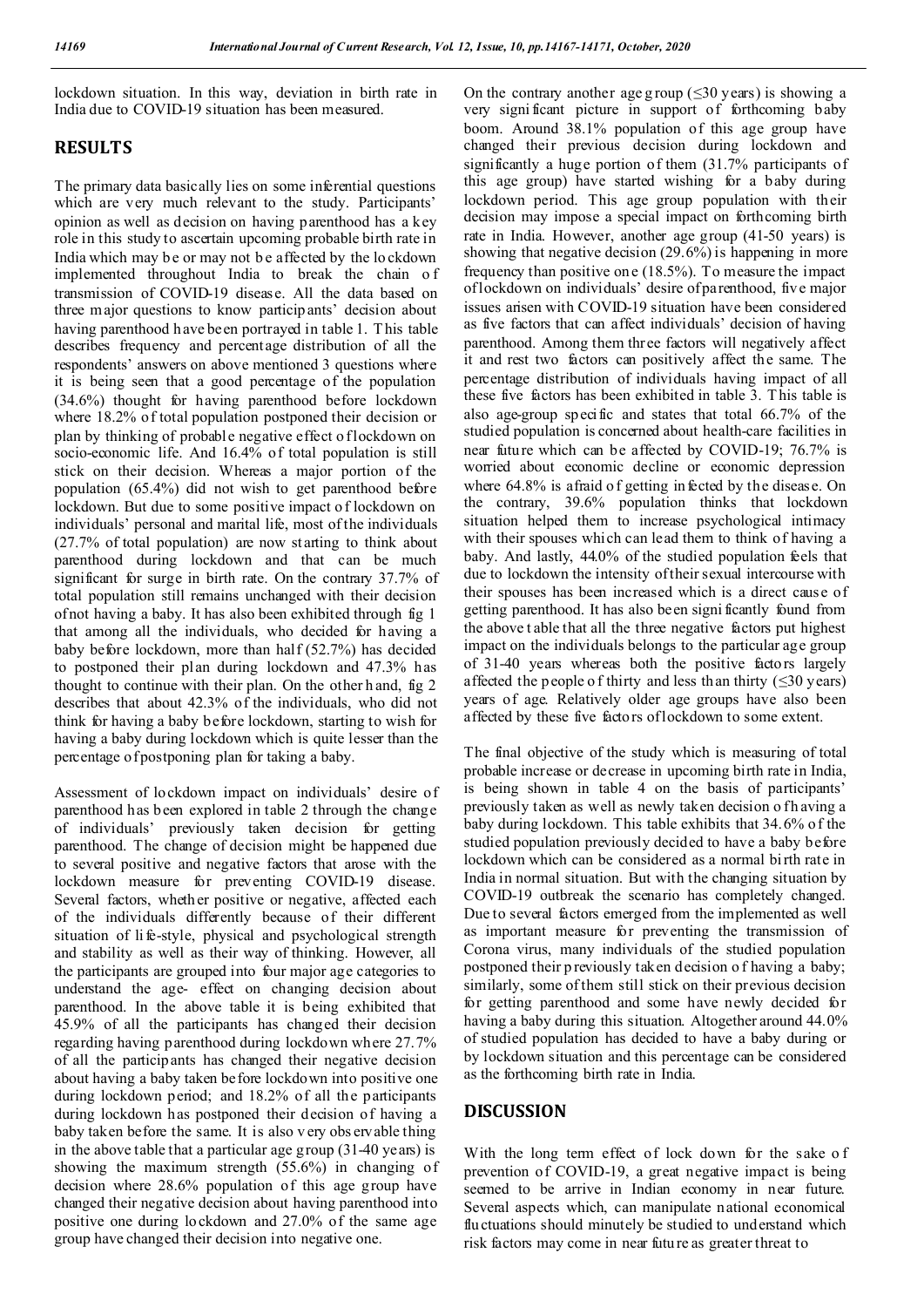## **Table 1. Frequency and percentage distribution of all the respondents on the basis of above mentioned three major questions related with their decisions for getting parenthood**

| Decision    | Have | planned<br>y ou             | for |           | Have you postponed the plan due to |  |  |     | Are you starting to think of |  |
|-------------|------|-----------------------------|-----|-----------|------------------------------------|--|--|-----|------------------------------|--|
|             |      | parenthood before lockdown? |     | lockdown? |                                    |  |  |     | having baby during lockdown? |  |
| NA          |      |                             |     | 104       | 65.4%                              |  |  | 29  | 18.2%                        |  |
| Yes         | 55   | 34.6%                       | 29  |           | 18.2%                              |  |  | 44  | 27.7%                        |  |
| No          | 104  | 65.4%                       | 26  |           | 16.4%                              |  |  | 60  | 37.7%                        |  |
| Pre-decided | ۰    |                             |     |           |                                    |  |  | 26  | 16.4%                        |  |
| Total       | 159  | 100.0%                      |     | 159       | 100.0%                             |  |  | 159 | 100.0%                       |  |

#### **Table 2. Measurement of lockdown impact on desire of parenthood trough the change of individuals previously taken decision for parenthood**

| Age<br>1n<br>group  | Individuals changed previous |       | Individuals now | wishing for<br>parenthood | Individuals<br>now | refusing | parenthood |
|---------------------|------------------------------|-------|-----------------|---------------------------|--------------------|----------|------------|
| $\gamma$ ears $(n)$ | dec ision                    |       | within lockdown |                           | within lockdown    |          |            |
| $\leq 30(63)$       | 24                           | 38.1% | 20              | 31.7%                     |                    | 6.35%    |            |
| $31-40(63)$         | 35                           | 55.6% | 18              | 28.6%                     |                    | 27.0%    |            |
| $41-50(27)$         |                              | 48.1% |                 | 18.5%                     |                    | 29.6%    |            |
| >50(6)              |                              | 16.7% |                 | 16.7%                     |                    | $0.0\%$  |            |
| Total (159)         |                              | 45.9% | 44              | 27.7%                     | 29                 | 18.2%    |            |

#### **Table 3.Impact of several factors of lockdown for COVID-19 outbreak on desire of parenthood of Indian population**

| Age<br>group<br>1n | Negative impact on desire of parenthood |                     |                  |       |                 |          |    | Positive impact on desire of parenthood |                             |          |  |  |
|--------------------|-----------------------------------------|---------------------|------------------|-------|-----------------|----------|----|-----------------------------------------|-----------------------------|----------|--|--|
| y ear s            | Health-care issue                       |                     | Economical issue |       | Infection issue |          |    | Increase Psy chological intimacy        | Increase sexual intercourse |          |  |  |
| $\leq 30(63)$      | 44                                      | 69.8%               | 51               | 81.0% | 43              | 68.3%    |    | 52.4%                                   |                             | 52.4%    |  |  |
| $31-40(63)$        | 47                                      | $74.\overline{6\%}$ | 54               | 85.7% | 45              | 71.4%    |    | 39.7%                                   |                             | 49.2%    |  |  |
| $41-50(27)$        | 14                                      | 51.9%               |                  | 55.6% | 14              | 51.9%    |    | 18.5%                                   |                             | $22.2\%$ |  |  |
| >50(6)             |                                         | 16.7%               |                  | 33.3% |                 | $16.7\%$ |    | $00.0\%$                                |                             | $00.0\%$ |  |  |
| Total (159)        | 106                                     | 66.7%               | 122              | 76.7% | 103             | 64.8%    | 63 | 39.6%                                   | 70                          | 44.0%    |  |  |

#### **Table 4. Comparison of total individuals having desire of parenthood before and within lockdown (n=159)**

| parenthood<br>Desire of | decide a<br>≅V10uSM | Newly<br>decided | Total              | --<br>rotal -<br>percentage |
|-------------------------|---------------------|------------------|--------------------|-----------------------------|
| loc kdown<br>bet ore    | ~~                  |                  | <b>STATE</b><br>້. | 1.6%<br>ìЦ                  |
| within<br>lockdown      | ∼                   | ▱                | $\sim$             | $+0\%$<br>44                |



national economy. Socio-demography is also not the exception; in fact, it can be considered as the back bone of the national economy as well. Therefore, sudden as well as huge fluctuation in socio-demography is a matter of concern. According to the above mentioned statement provided by United Nation on  $7<sup>th</sup>$  May, 2020, this study took a little attempt to understand the reality as well as rationality of the statement in alarming way. By this study it is exactly cleared now that this statement of UN was not at all baseless in Indian context. T his study has clearly showed there is a little chance of surge in birth rate of India.

The comparison between the desire of parenthood of married Indians before and during lockdown has showed a marked increase (≈10%). Micelli *et al*. (2020) also found this kind of result in Italian population although it could not be ascertained whether the lockdown impact would affect the birth rate o fItalian population. Another significant finding of this study is that particular two age group viz.  $\leq 30$  years and 31-40 years are mostly affected by lockdown and its consequences. Among these two, lockdown affected the people under the former group  $(\leq 30 \text{ years})$  positively by enhancing their physical as well as psychological bonding